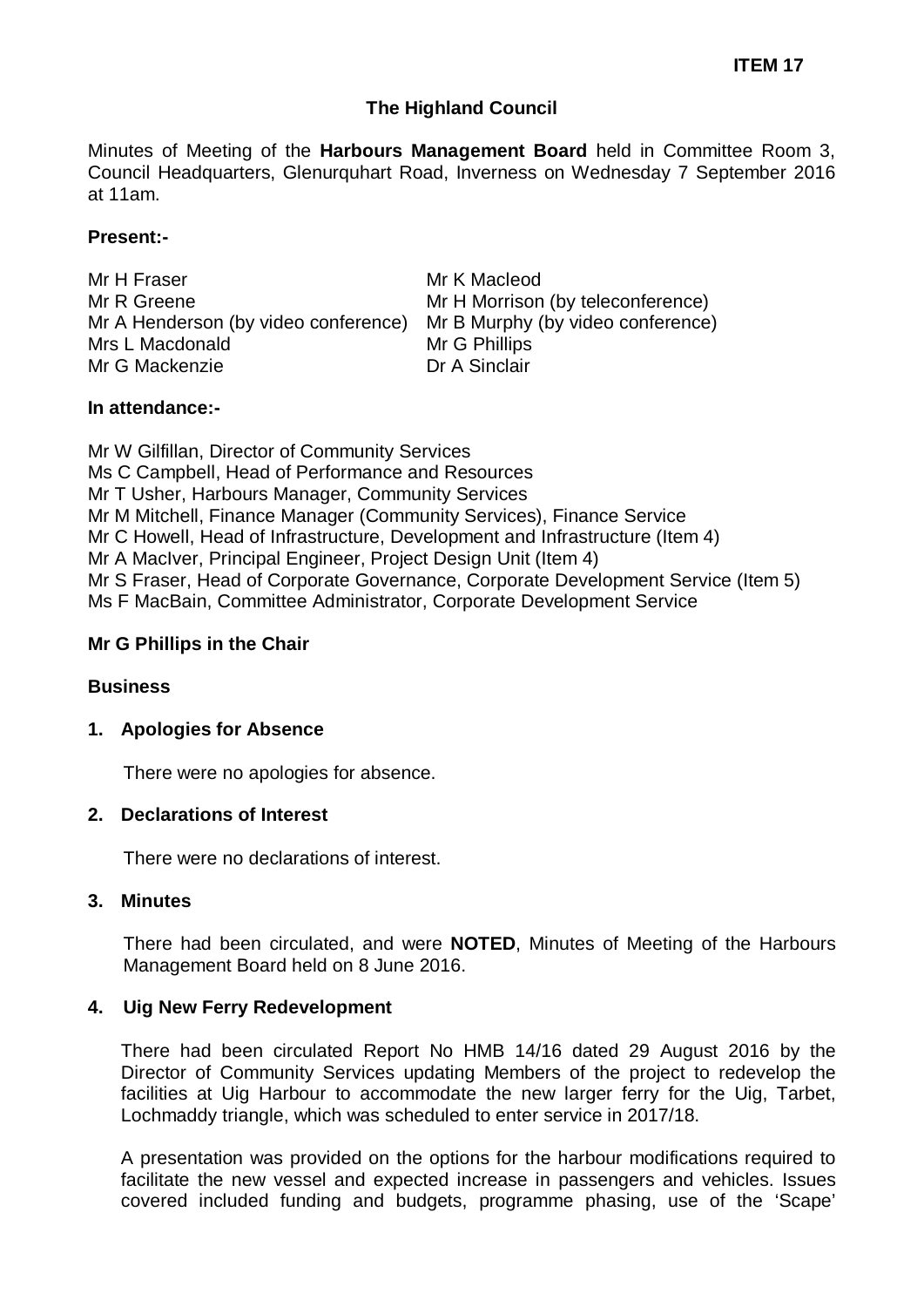procurement processes and other points such as the need to take into account improvements at all three harbours and undertake appropriate public engagement.

During discussion, the following points were made:-

- the £23m projected cost included a high optimism bias of 66% because the scale of the works required was not known at this stage. Considerable further work was required before firm construction costs could be predicted but a budget required to be established before the process could continue. The use of the Scape procurement process allowed for accelerated delivery of the project, which required to be coordinated with the launch of the new ferry;
- information was sought on the age of Uig pier, which was thought to have been constructed in the mid-1960s, with the outer dolphins being added in approximately 2000;
- consideration was given to whether the linkspan would require replacement or refurbishment;
- it would be helpful for Hitrans to be involved in the discussions;
- it was comforting there would be regular checkpoints in the process at which the financial predictions would be tightened. The high optimism bias was welcomed at this stage, although the word 'contingency' was preferred;
- more detail on the timescales would be welcomed, particularly in light of the need to coordinate with other harbour improvements and the final measurements of the new vessel. In this regard, input from CMal was vital;
- information was sought, and received, on the approximate timescales for infrastructure inspections, including diving surveys, the results from which would allow the project to progress to the next phase;
- consideration should be given to the use of dredged material being used for car parking or other infill;
- consideration should be given to the provision of adequate toilet facilities, with road safety being taken into account;
- the most important aspect of the project was coordination of works at all three harbours; and
- the location of the fire station should be taken into consideration.

In relation to the inclusion of dredging in the Scape contract, the Harbours Manager suggested that this should be retained in-house and he gave a presentation highlighting some of the issues, as follows:-

Uig harbour had last been dredged in 2015, with special dispensation having been granted to dump the spoil along the coast line. However, to accommodate the new vessel, a 1m deeper dredge would be required in approximately 2018, with regular maintenance dredges thereafter. A suitable new spoil ground had been identified but planning permission had recently been granted for a fish farm in the vicinity which would require a 1km dumping exclusion zone. The only reasonably priced solution would involve the establishment of a spoil ground in an area with a predominantly mud seabed, which was contrary to Marine Scotland's requirement for spoil grounds to have a sand and/or gravel seabed. It was hoped that dispensation would be granted from this requirement, noting the significant costs involved in the application process for the opening of a new spoil ground.

During discussion, Members suggested that the matter be discussed firstly with Transport Scotland with a view to the Council Leader requesting a meeting with the Scottish Government to draw their attention to the importance and urgency of the matter.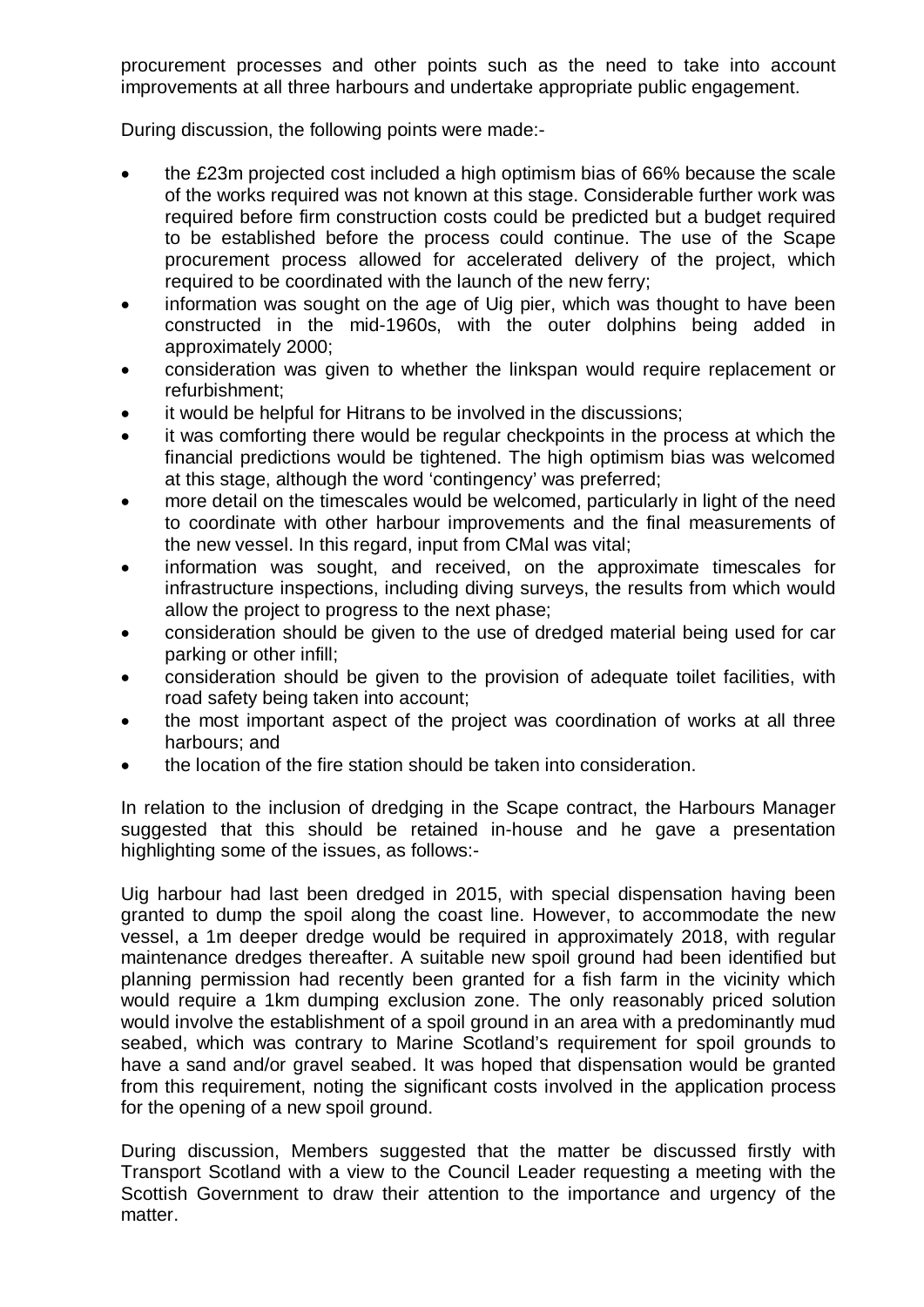The Board **NOTED** the position and **AGREED** to contact Transport Scotland and the Scottish Government as discussed.

# **5. Seaprobe Atlantis Pontoon at Kyle Harbour**

There had been circulated Report No HMB 15/16 dated 29 August 2016 by the Director of Community Services providing Members with an update on the request from the owners of "Seaprobe Atlantis" who currently operated three tour boats from Kyleakin harbour to install a private pontoon at a specific location within Kyle harbour. The report advised that not all of the necessary consents had been obtained due to objections from various parties and presented a letter of appeal from the applicant to the Highland Council as "Duty Holder" for consideration.

The Chair summarised the concerns of Members of the Board in relation to both the identification of and consequences of acting as Duty Holder. The Head of Corporate Governance advised that this, along with wider issues in Kyle Harbour, were to be considered by Counsel. He suggested that the matter be deferred until Counsel had given an opinion. He also pointed out that the approach taken to the identification of both the 'Duty Holder' and 'Designated Person' for the purposes of the Port Marine Safety Code by five Local Authorities varied considerably.

During discussion, Members were in favour of deferring the matter to the next meeting of the Board, pending Counsel's opinion, and asked that a full chronological list of objections and incidents relating to Kyle Harbour be considered at that time.

The Board **DEFERRED** the matter to the next meeting as discussed.

#### **6. Strategic Business Plan**

There had been circulated Report No HMB 16/16 dated 29 August 2016 by the Director of Community Services updating Members on the progress of commissioning a Strategic Business Plan (SBP) and presenting Members with the first phase report.

The Harbours Manager highlighted various issues in the draft SBP and explained that a full presentation would be provided at the next meeting. Members' comments on the draft were sought by the end of October 2016, with a reminder to be issued about this at an appropriate time.

During discussion, Members referred to the importance of clearly defined and timetabled actions. The Chair offered to bring the matter to the attention of the Council's Re-design Board at their meeting on 8 September 2016. A glossary would be helpful if there were unusual terms in the SBP.

The Board **NOTED**:-

- i. the latest position of the creation of a Strategic Business Plan;
- ii. the contents of the second phase; and
- iii. that comments on the draft SBP should be submitted to the Harbours Manager before the end of October 2016.

## **7. Proposed Maintenance, Repair and Improvement Works for 2016/17**

There had been circulated Report No HMB 17/16 dated 29 August 2016 by the Director of Community Services detailing proposed maintenance, repair and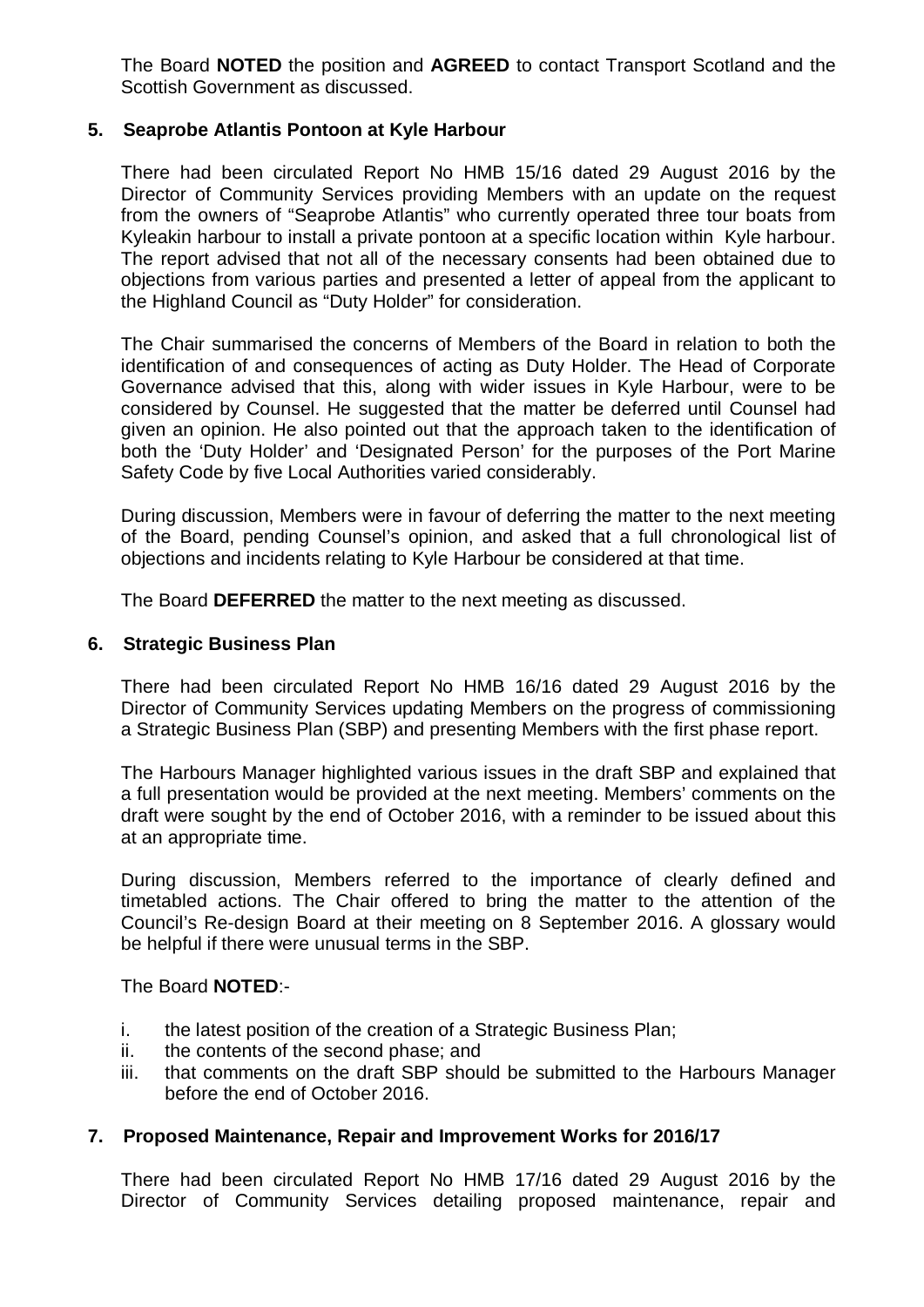improvement works at various Highland Council harbours for the financial years 2016/17.

The Harbours Manager gave a brief overview on a number of projects including:-

- Kinlochbervie Fuel Tanks;
- Lochinver Ice Plant, for which a successful bid had been placed with the European Maritime and Fisheries Fund (EMFF) to provide a 75% contribution toward the £400k cost;
- Kinlochbervie Fish Market chilling, for which an EMFF bid had been submitted for 90% of the £1.3m required, with a response expected in 4-6 months; and
- Muck slipway, with two problems being highlighted: the required underwater investigation of concrete blocks, and the need for repairs to the surface at the top of the slipway, the cost of which might be shared with Marine Harvest who operated a nearby facility.

During discussion, Members raised the following points:-

- some of the Ward numbers and other minor details in the report were wrong and this was due to a formatting error in the report;
- the replacement of ladders in Nairn Harbour was being costed and would be undertaken as part of the wider review of harbour ladders across Highland following an accident in which a rung had come loose. A regime of weekly or quarterly inspections was in place, depending on the size of the harbour;
- an environmental report was being compiled in relation to the dredging of Nairn harbour with the hope that Marine Scotland would permit the spoil to be dumped outside the harbour, ideally this year;
- there were ongoing issues in relation to the refurbishment of Fort William Town Pier which would benefit from being part of a wider discussion in due course, with an update to be provided to the Board in December 2016; and
- assurance was sought and received that projects in Keodale East and West, and in Golspie Harbour, were progressing.

The Board **NOTED** the position of the works currently underway and those proposed and **AGREED** that an update on the situation with Fort William Town Pier be provided to the Board in December 2016.

# **8. Elgol Harbour Boat Operations**

There had been circulated Report No HMB 18/16 dated 29 August 2016 by the Director of Community Services advising Members of a request from Misty Isles Boat Trips for three additional time slots for their new tour boat vessel "Abi Joy" and providing an interim timetable, published pending approval by the Board.

During discussion, clarification was sought, and received, that the original timetable had already been agreed for the whole season but that the review had been prompted by the introduction of a further vessel.

## The Board **APPROVED:-**

- i. the Interim timetable for the remainder of the 2016 season; and
- ii. the position that timeslots might be temporarily or permanently withdrawn in the event non-sanctioned overstaying at the jetty.